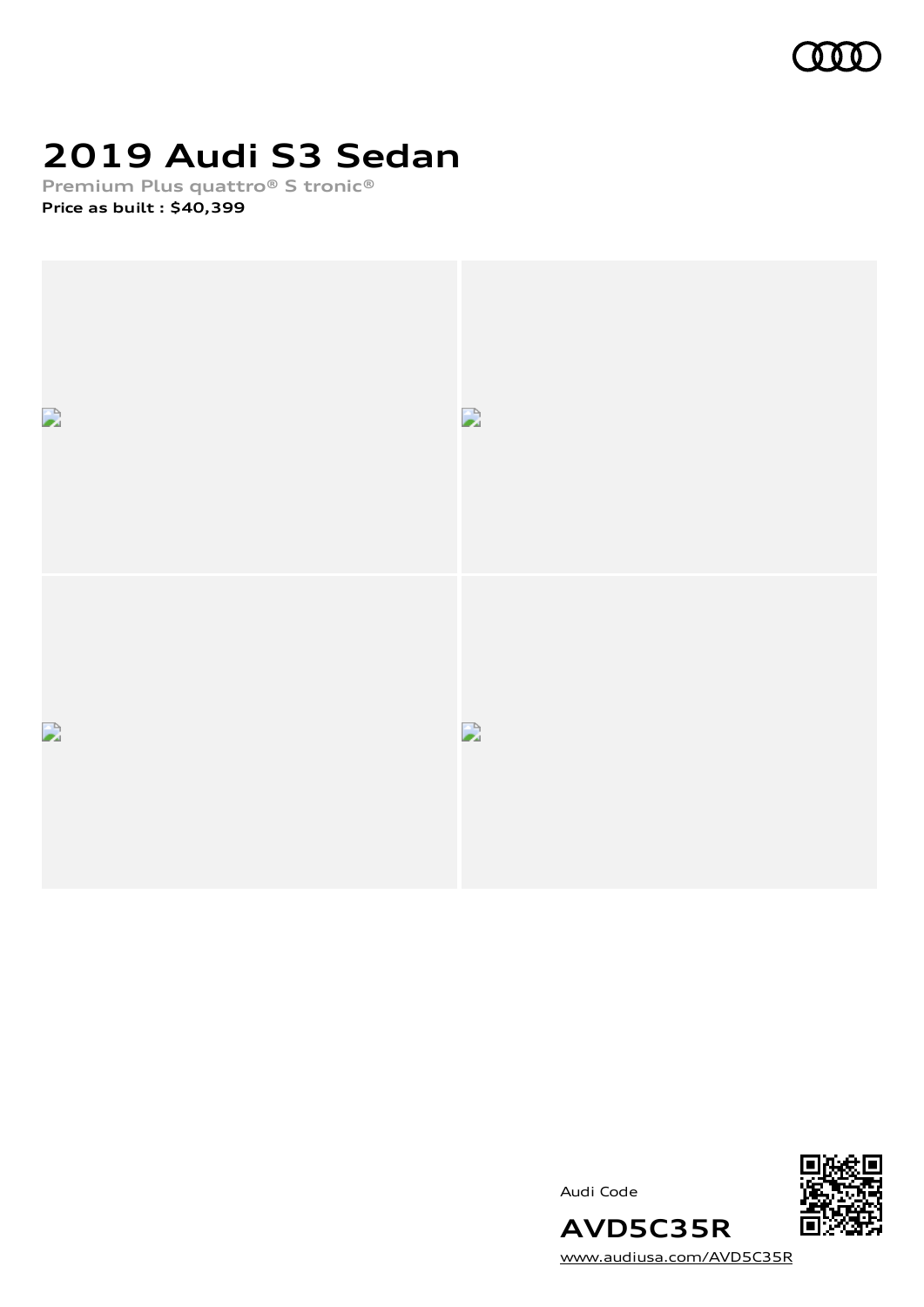### **Summary**

#### **Audi 2019 Audi S3 Sedan** Premium Plus quattro® S tronic®

**Price as buil[t](#page-10-0)** \$40,399

#### **Exterior colour**

Mythos Black metallic

### $\overline{\phantom{a}}$

#### **Further Information**

|                 | N٥           |
|-----------------|--------------|
| Mileage         | 26,171 miles |
| Type of vehicle | Used car     |

**Warranty**

#### **Interior colour**

| Seats     | Magma Red with Anthracite<br>stitching |
|-----------|----------------------------------------|
| Dashboard | Black                                  |
| Carpet    | Black                                  |
| Headliner | Black                                  |

#### **Audi Code** AVD5C35R

**Your configuration on www.audiusa.com**

[www.audiusa.com/AVD5C35R](https://www.audiusa.com/AVD5C35R)

**Commission number** 205ddb090a0e09b0652d

#### **Technical Specifications**

| Engine type                  | 2.0-liter four-cylinder                       |
|------------------------------|-----------------------------------------------|
| stroke                       | Displacement/Bore and 1,984/82.5 x 92.8 cc/mm |
| Torque                       | 280 lb-ft@rpm                                 |
| Top track speed              | 155 mph mph $1$                               |
| Acceleration (0 - 60<br>mph) | 4.6 seconds seconds                           |
| Recommended fuel             | Premium                                       |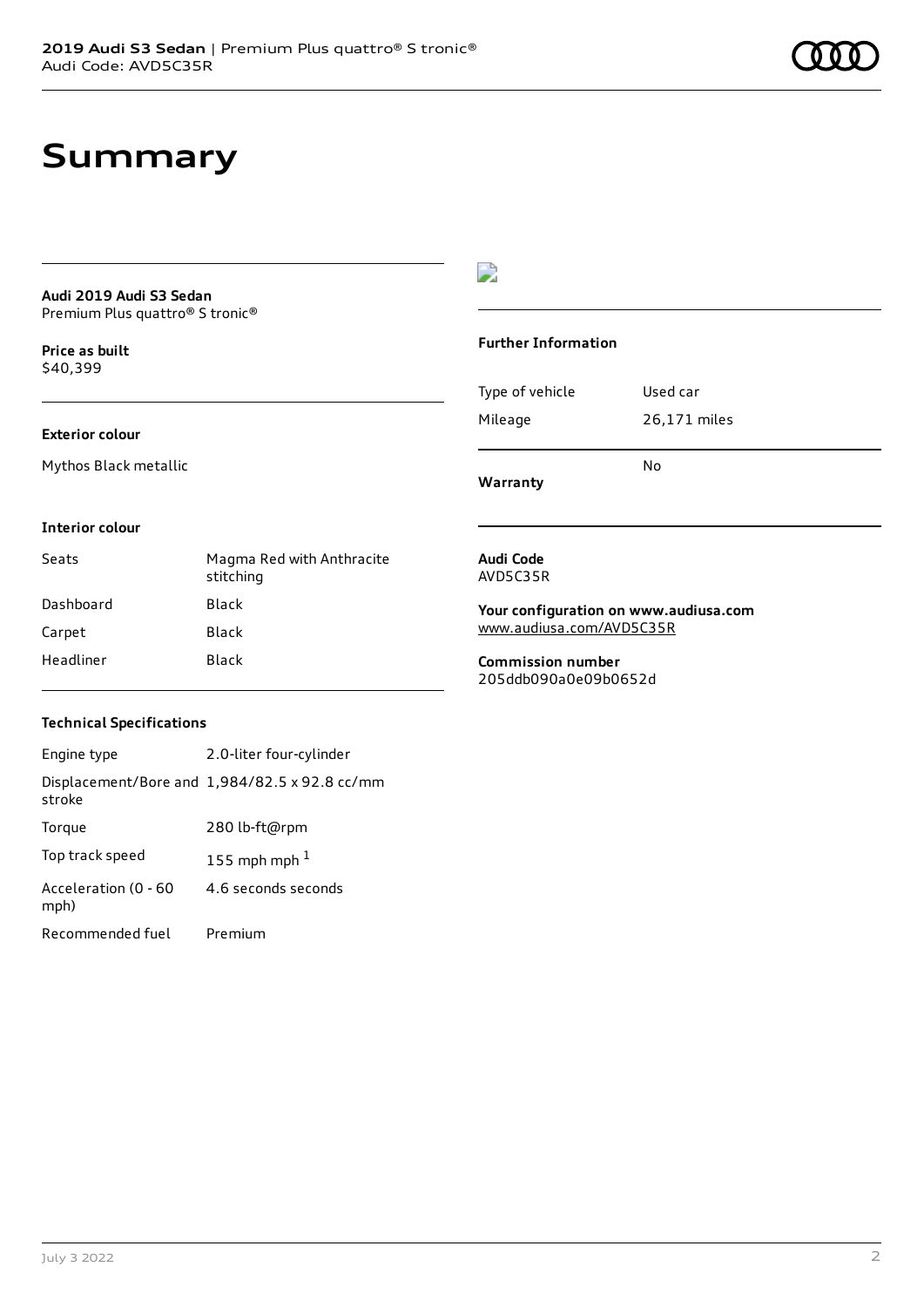# **Equipment**

Mythos Black metallic

Black Optic exterior package

Alloy wheels 8J x 19

Black optic package

S Sport package

Audi Sport® Carbon inlays

Audi drive select









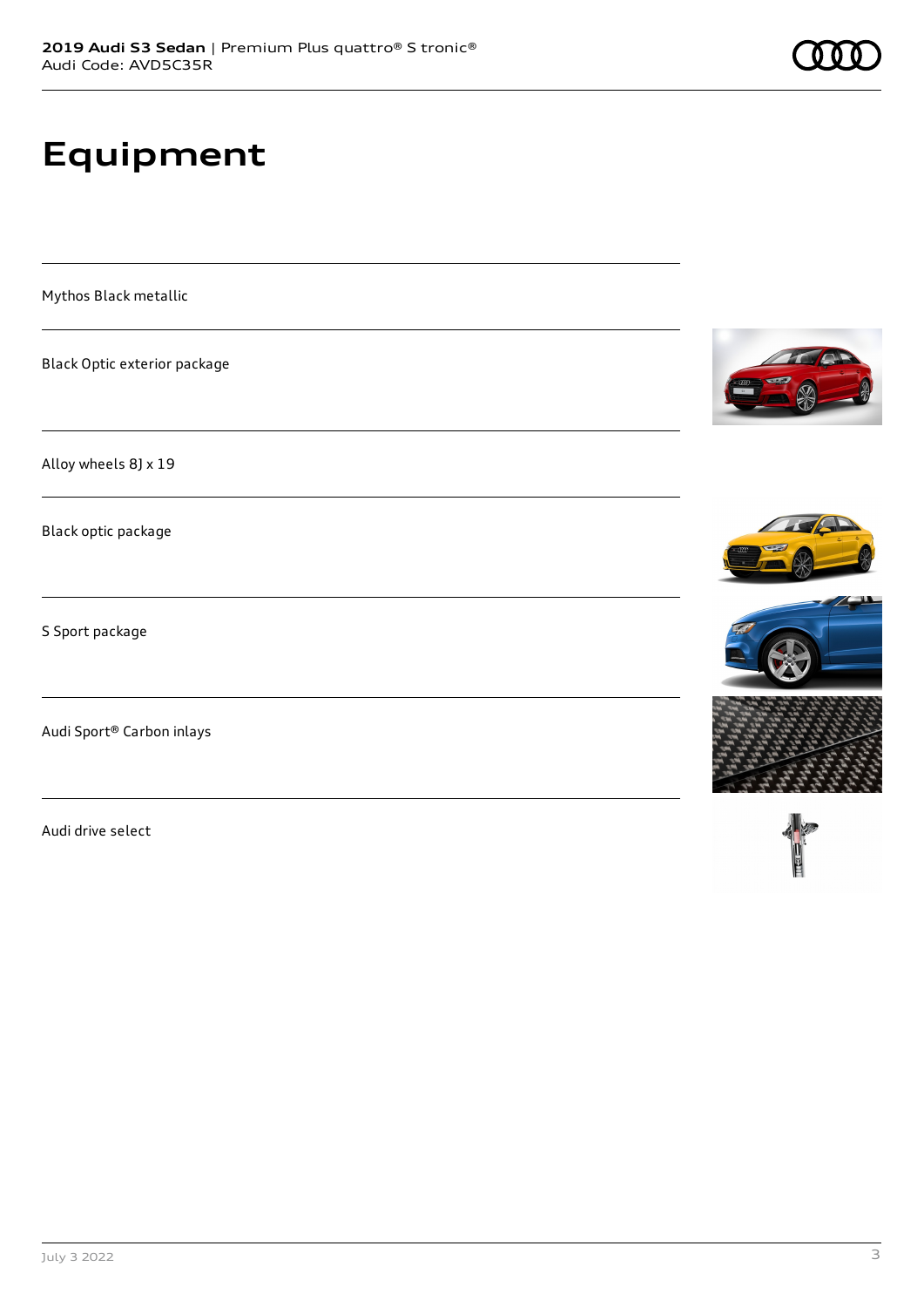## **Standard features**

#### **Safety and Security**

| 4UB        | Driver and front passenger airbags                                  |
|------------|---------------------------------------------------------------------|
| 1AS        | Electronic Stability Control (ESC) with<br>traction control (ASR)   |
| UH1        | Electromechanical parking brake                                     |
| 8T2        | Cruise control with coast, resume and<br>accelerate features        |
| 6Y8        | Top track speed of 155 mph                                          |
| 4H3        | Integrated child door locks in rear doors                           |
| 1N7        | Progressive steering                                                |
| <b>7K6</b> | Tire-pressure monitoring system                                     |
| 4X3        | Front thorax side airbags and Sideguard®<br>head curtain airbags    |
| <b>8N6</b> | Rain/light sensor for automatic windshield<br>wipers and headlights |
| 413        | Audi advanced key-keyless start, stop and<br>entry                  |
| 3B7        | Lower Anchors and Tethers for Children<br>(LATCH) in rear seats     |

#### **Exterior**

| 0PO | Dual exhaust outlets with chrome tips            |
|-----|--------------------------------------------------|
| 6XD | Power-adjustable heated exterior side<br>mirrors |
| 1S1 | Car jack                                         |
| 9T1 | Heated windshield washer nozzles                 |
| 5]4 | Body-colored, trunk-mounted rear lip spoiler     |
| 0N4 | 4-link rear suspension                           |
| 8IT | <b>Full LED headlights</b>                       |
| 803 | Automatic headlights                             |
|     |                                                  |

8TB Rear fog lights

### **Exterior**

| 8SP | LED taillights with dynamic turn signals          |
|-----|---------------------------------------------------|
| 4KC | Side and rear windows in heat-insulating<br>glass |
| 2UC | Sport suspension                                  |

#### **Interior**

| 011  | Aluminum interior package (climate control<br>vent and door handle surrounds, mirror and<br>window control trims) |
|------|-------------------------------------------------------------------------------------------------------------------|
| 3FB  | Panoramic sunroof                                                                                                 |
| VT5  | Aluminum door sill inlays with S badging                                                                          |
| VF1  | Stainless steel pedal caps                                                                                        |
| 6N1  | Cloth headliner                                                                                                   |
| 9AK  | Dual-zone automatic climate control                                                                               |
| 4L7  | Auto-dimming interior rear view mirror with<br>digital compass                                                    |
| QQ4  | Ambient LED interior lighting package                                                                             |
| 2PK  | Three-spoke multifunction flat-bottom sport<br>steering wheel with S badging and shift<br>paddles                 |
| 6E3  | Front center armrest                                                                                              |
| 7F9  | Leather-wrapped gear selector                                                                                     |
| 3 NU | Load-through facility                                                                                             |
| 7HA  | Cloth interior on doors                                                                                           |
| N6K  | Leather seating surfaces                                                                                          |
| 4A3  | Heated front seats                                                                                                |
|      |                                                                                                                   |

#### **Infotainment and Driver Assistance**

6K2 Audi pre sense® front with pedestrian protection

### **(1/2)**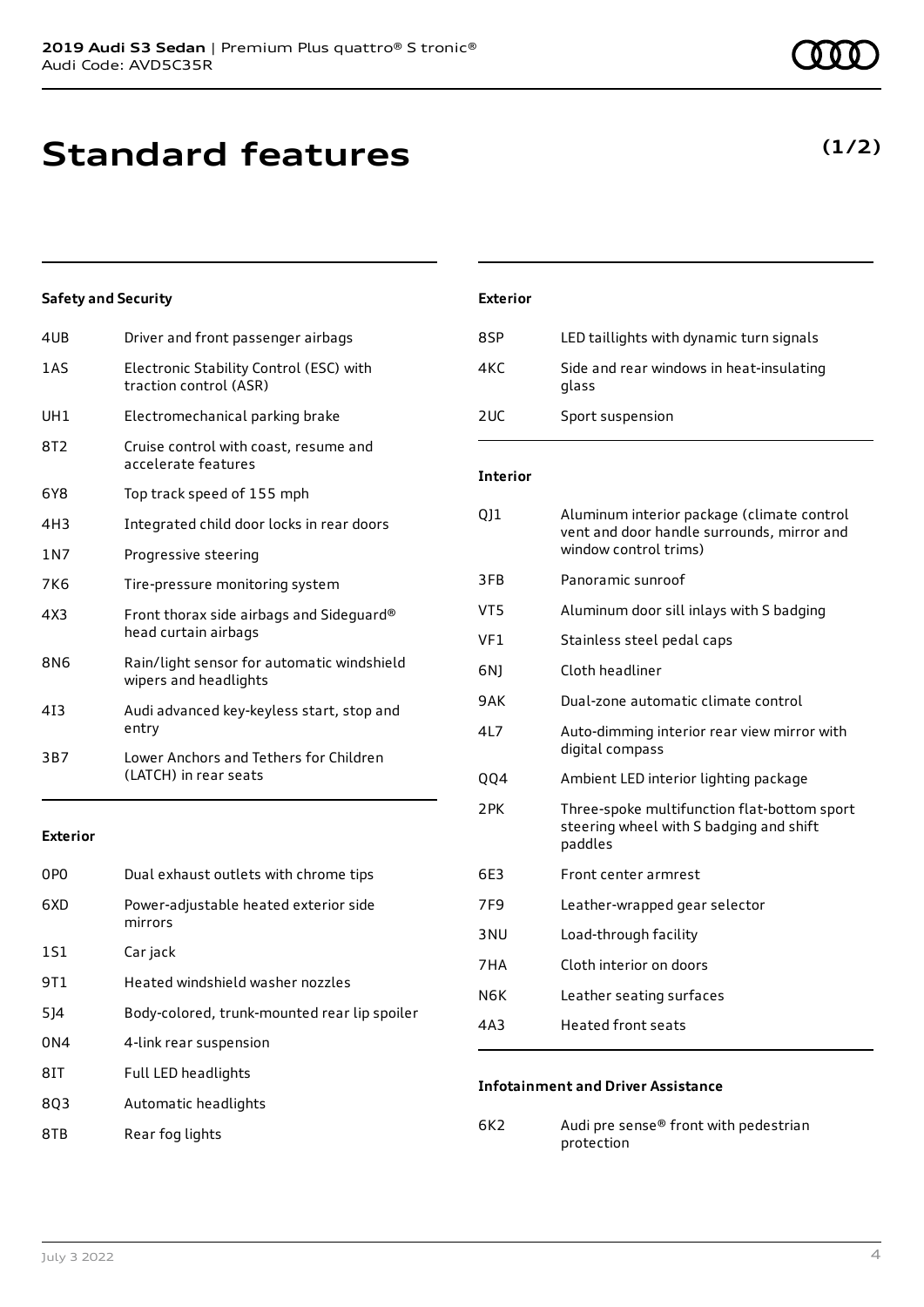### **Standard features**

#### **Infotainment and Driver Assistance**

| 7X2             | Parking system plus                                                                                                               |
|-----------------|-----------------------------------------------------------------------------------------------------------------------------------|
| 7W1             | Audi pre sense <sup>®</sup> basic                                                                                                 |
| UI <sub>2</sub> | Audi smartphone interface including Apple<br>CarPlay <sup>™</sup> and Google™ Android Auto <sup>™</sup> for<br>compatible devices |

- KA2 Rear view camera
- 9VD Audi sound system
- 9S6 Color driver information system
- 7UH Connectivity package
- I8S MMI® radio
- 7Y1 Audi side assist
- QV3 SiriusXM® Satellite Radio
- 9ZE Audi Phone Box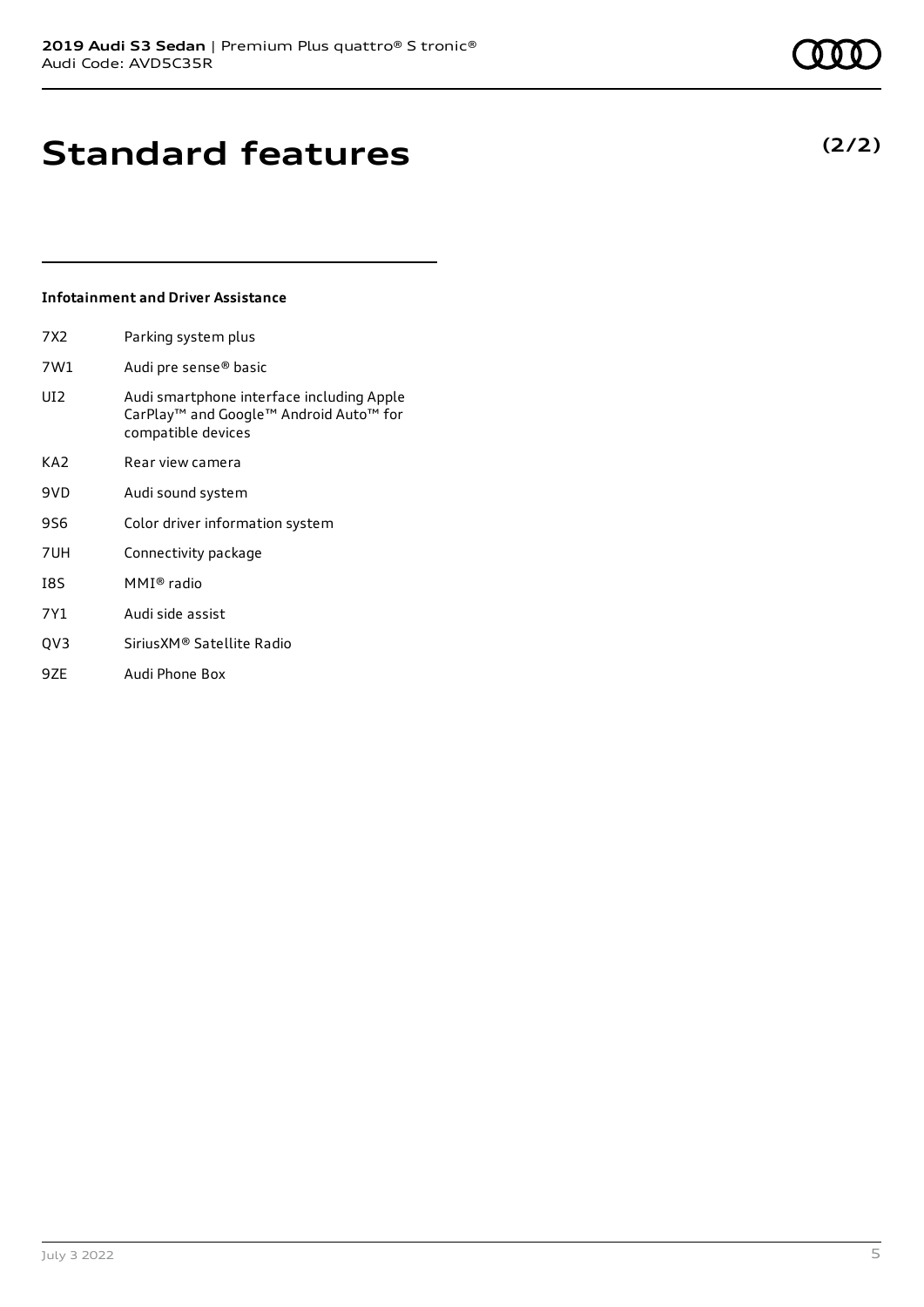## **Dealer remarks**

Mythos Black Metallic 2019 Audi S3 2.0T Premium Plus quattro quattro 7-Speed Automatic S tronic 2.0L 4- Cylinder TFSI ABS brakes, Alloy wheels, Compass, Electronic Stability Control, Front dual zone A/C, Heated door mirrors, Heated front seats, Heated Front Sport Seats, Illuminated entry, Low tire pressure warning, Power moonroof, Remote keyless entry, Traction control.22/29 City/Highway MPG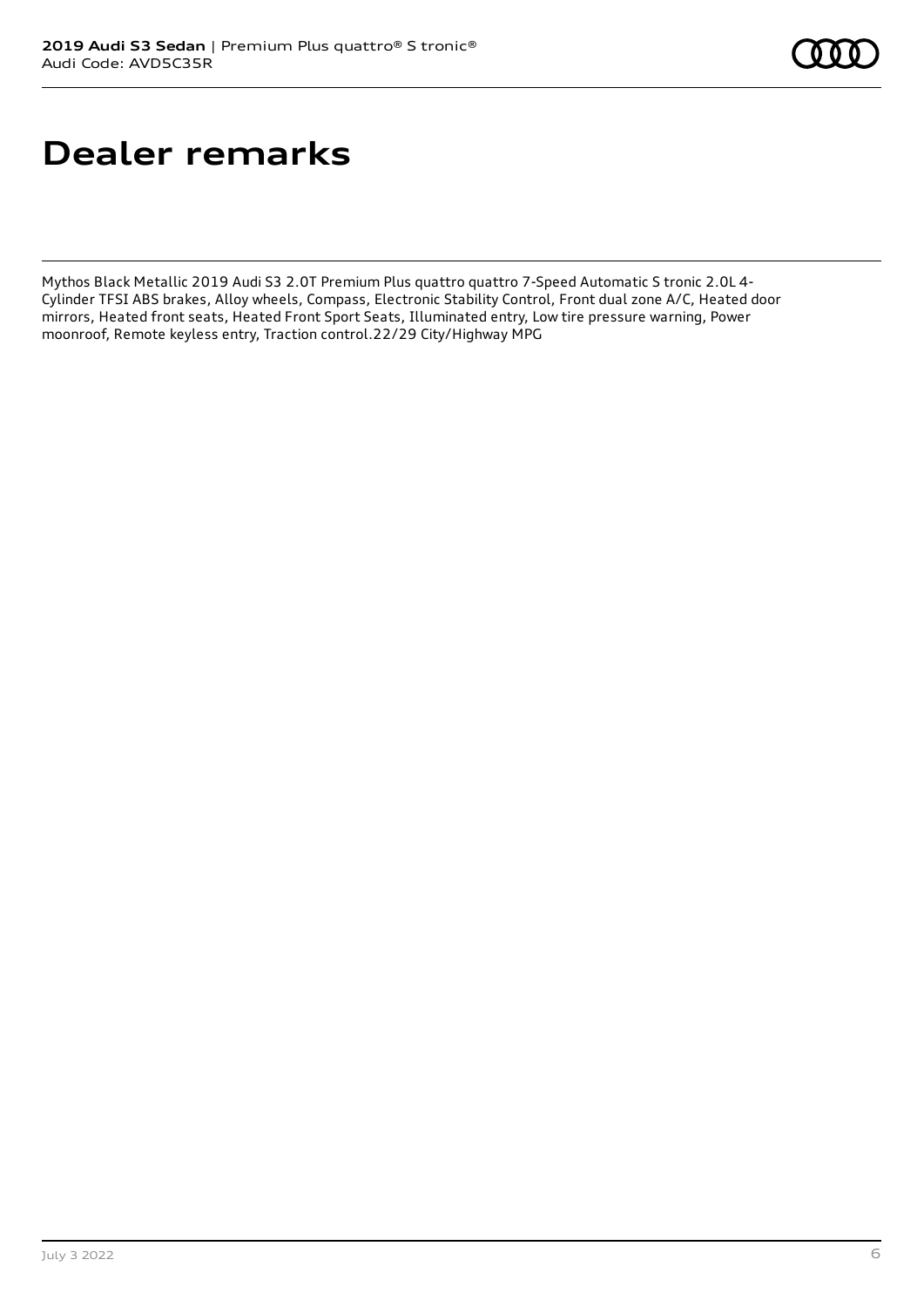# **Technical Specifications**

### **Engineering | Performance**

| Engine type                                 | 2.0-liter four-cylinder                       |
|---------------------------------------------|-----------------------------------------------|
| Acceleration (0 - 60<br>mph)                | 4.6 seconds seconds                           |
| Engine block                                | Cast-iron                                     |
| Induction/fuel injection Turbocharged/TFSI® |                                               |
| Displacement                                | 2.0 L                                         |
| Cylinder head                               | Aluminum-alloy                                |
| Max. output ps/hp                           | 288 @ rpm                                     |
| stroke                                      | Displacement/Bore and 1,984/82.5 x 92.8 cc/mm |
| Top track speed <sup>1</sup>                | 155 mph mph                                   |
| Torque                                      | 280 lb-ft@rpm                                 |
| Valvetrain                                  | 16-valve DOHC                                 |

### **Electrical system**

| Alternator | 14 Volts - 320A |
|------------|-----------------|
| Battery    | 12 Volts - 59Ah |

#### **Transmission | Drivetrain**

| Gear ratios: 6th         | 0.860:1                                                                                                             |
|--------------------------|---------------------------------------------------------------------------------------------------------------------|
| Gear ratios: Final Drive | 1st, 4th, 5th 4.471: 1, 2nd,<br>3rd, 6th, 7th 3.304: 1                                                              |
| Gear ratios: 7th         | 0.661:1                                                                                                             |
| Gear ratios: 4th         | 1.040:1                                                                                                             |
| Transmission             | Seven-speed S tronic <sup>®</sup> dual-clutch<br>automatic transmission and<br>quattro <sup>®</sup> all-wheel drive |
| Gear ratios: 5th         | 0.793:1                                                                                                             |
| Gear ratios: 2nd         | 2.750:1                                                                                                             |
| Gear ratios: 3rd         | 1.897:1                                                                                                             |
| Gear ratios: Reverse     | 2.901:1                                                                                                             |
| Gear ratios: 1st         | 3.190:1                                                                                                             |

#### **Steering**

| Steering type                              | Electromechanical power steering<br>system |
|--------------------------------------------|--------------------------------------------|
| Turning diameter, curb- 36.1 ft<br>to-curb |                                            |
| Steering ratio                             | 14.3:1                                     |

#### **Suspension**

| Front axle | MacPherson strut front suspension |
|------------|-----------------------------------|
| Rear axle  | Four-link rear suspension         |

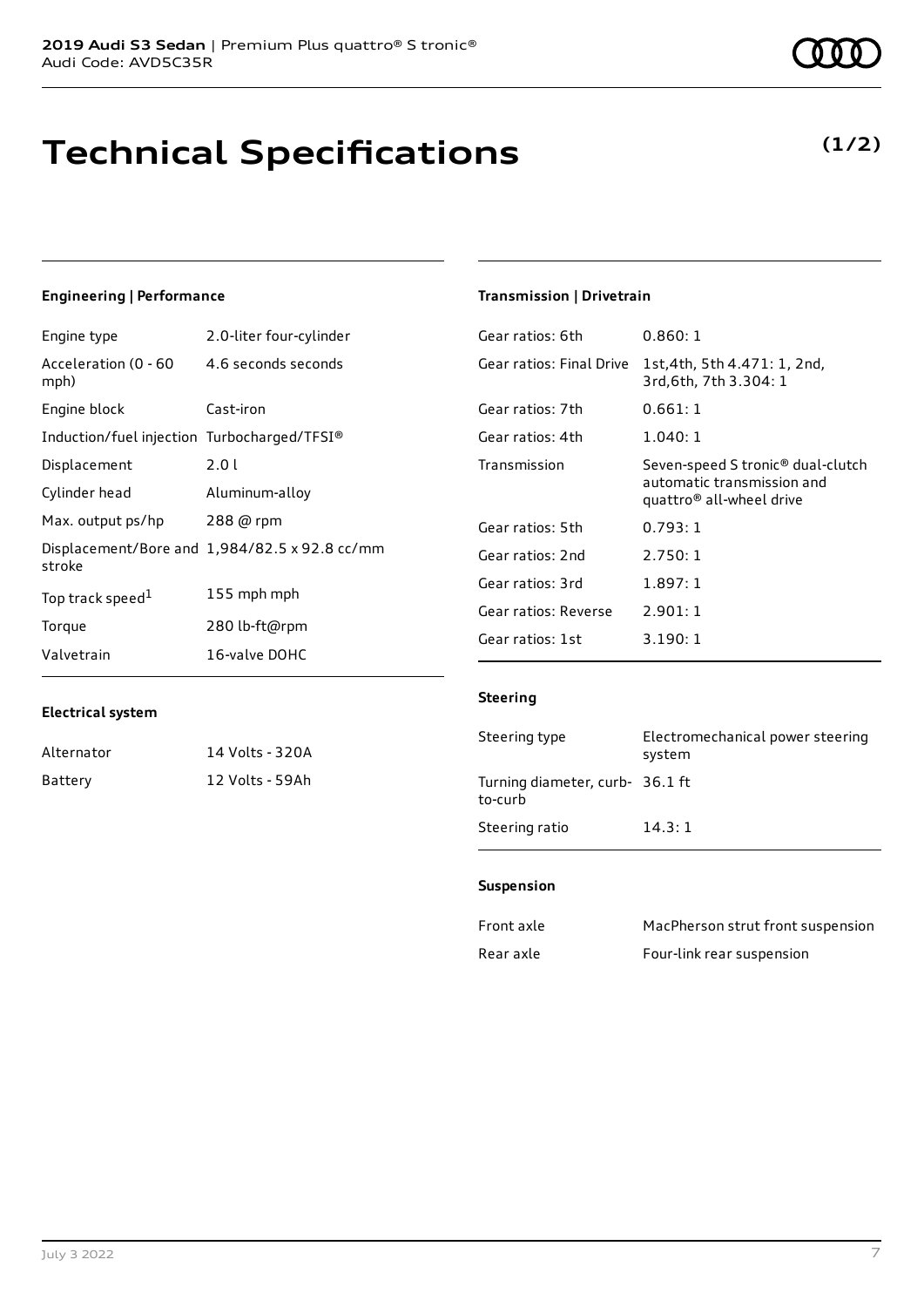## **Technical Specifications**

#### **Brakes**

| <b>Front brakes</b>  | 13.4 (ventilated disc) in                                                                                           | Seating capacity                          | 5              |
|----------------------|---------------------------------------------------------------------------------------------------------------------|-------------------------------------------|----------------|
| Rear brakes          | 12.2 (ventilated disc) in                                                                                           | Shoulder room, rear                       | 53             |
| Parking brake        | Electromechanical                                                                                                   | Head room with front<br>sunroof           | 3(             |
|                      |                                                                                                                     | Leg room, rear                            | 3!             |
| <b>Body</b>          |                                                                                                                     | Shoulder room, front                      | 54             |
| Material             | Lightweight construction<br>technology – fully galvanized steel<br>unibody with aluminum hood and<br>front subframe | Head room with rear<br>sunroof            | 3(             |
|                      |                                                                                                                     | Leg room, front                           | $\overline{4}$ |
| Corrosion protection | Multistep anti-corrosion protection                                                                                 | Cargo volume, rear<br>seatbacks up/folded | 1(             |

#### **Warranty | Maintenance**

| Warranty    | 4-year/50,000-mile Audi New<br>Vehicle Limited Warranty                                  |
|-------------|------------------------------------------------------------------------------------------|
| Maintenance | 12-month/10.000-mile (whichever<br>comes first) NO CHARGE first<br>scheduled maintenance |

#### **Exterior Measurements**

| Height                        | 54.8 in   |
|-------------------------------|-----------|
| Length                        | 175.8 in  |
| Wheelbase                     | 103.6 in  |
| Drag coefficient              | 0.31 Cw   |
| Overall width with<br>mirrors | 77.2 in   |
| Track rear                    | 60.1 in   |
| Track front                   | $61.1$ in |
| Curb weight                   | 3,494 lb  |

#### **Interior measurements**

| Seathly Capacity                          |                      |
|-------------------------------------------|----------------------|
| Shoulder room, rear                       | 53.0 in              |
| Head room with front<br>sunroof           | 36.5 in              |
| Leg room, rear                            | 35.1 in              |
| Shoulder room, front                      | 54.8 in              |
| Head room with rear<br>sunroof            | $36.1$ in            |
| Leg room, front                           | 41.2 in              |
| Cargo volume, rear<br>seatbacks up/folded | 10.0/NA cu ft, cu ft |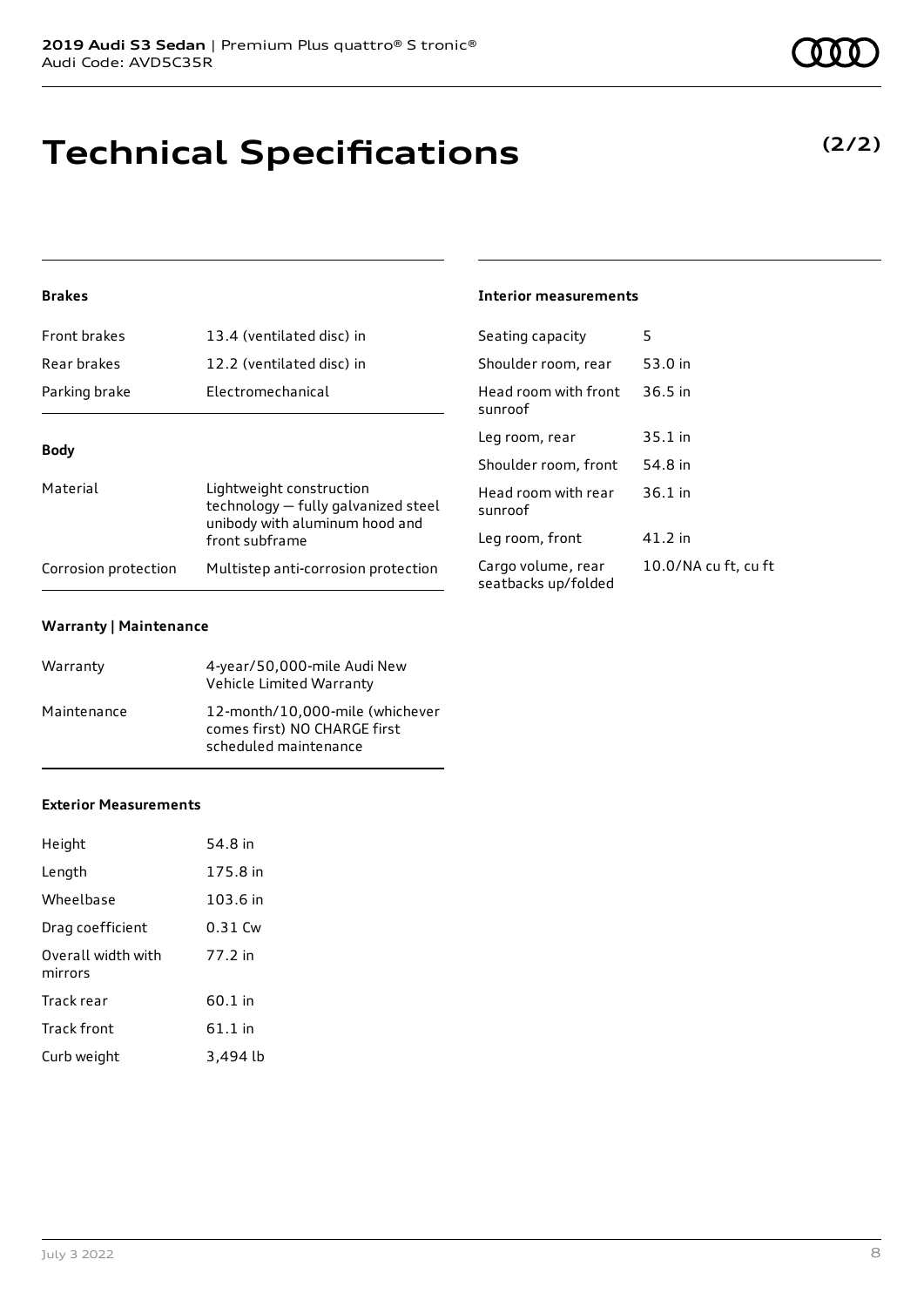### **Consumption- and emission**

**Consumption by NEDC**

combined 25 mpg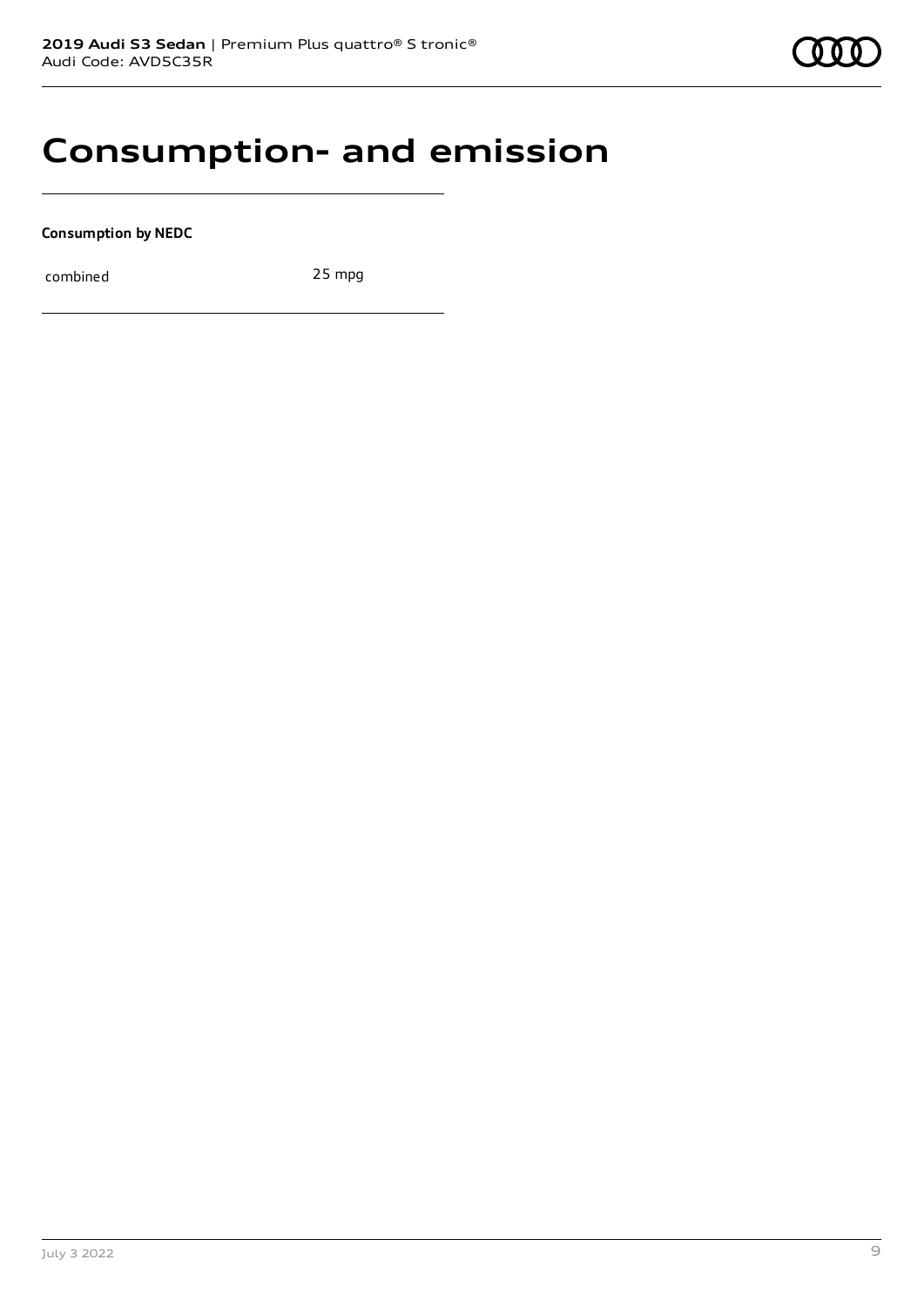

### **Contact**

Dealer **Audi Lynbrook**

855 Sunrise Hwy 11563 Lynbrook NY

Phone: +15168875300 FAX: 5168873628

www: [https://www.audilynbrook.com](https://www.audilynbrook.com/)